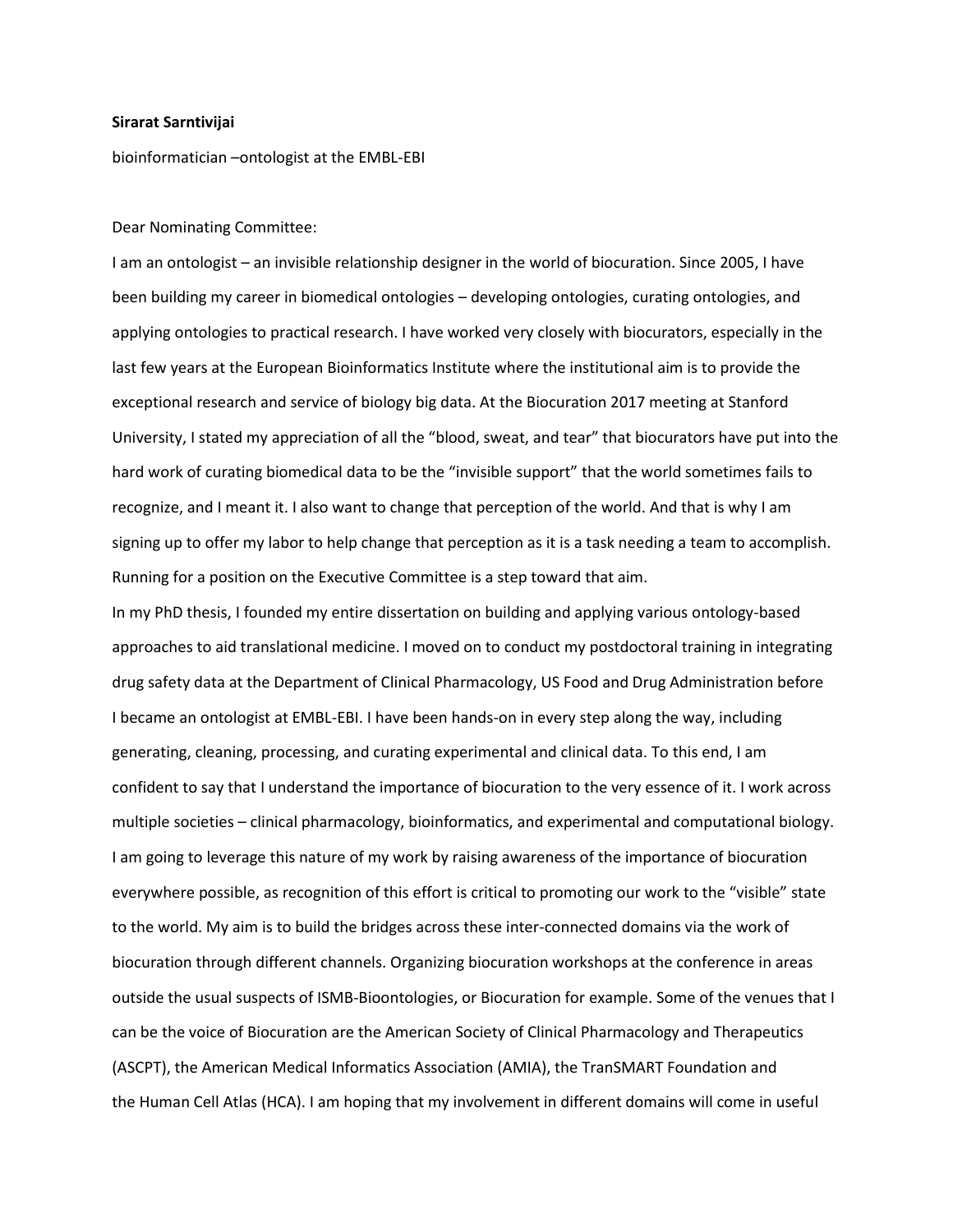to ISB community. I thank you very much for your time.

## **Biosketch**

My scientific interest has long been the utilization of translational bioinformatics to integrate biomedical big data and analyze these data for a useful application in the health care domain. Restructuring and normalizing data from multiple sources that come in various formats requires expertise in biomedical ontology processing and linked-data analysis, of which the skills I have acquired over the long period of education and training. Linking from clinical phenotype observation to understanding the underlying disease prognosis and the related medical treatment adverse effects is a very complex biological question, especially in the area of cancer research. Having graduated and been trained at the National Center for Integrative Biomedical Informatics (NCIBI – one of the seven National Centers for Biomedical Computing in the NIH roadmap), University of Michigan under the supervision of Dr. Brian Athey, and the Office of Clinical Pharmacology, Office of Translational Sciences, FDA under the supervision of Dr. Darrell Abernethy has prepared me for the challenge of the question to study relationship between animal model and human cancer progression, and the treatment complication observed in mice and humans in this study. My PhD research has based heavily in the translational health informatics by biomedical ontologies. I have developed the Cell Line Ontology (CLO), and the Ontology of Adverse Events (OAE) - two ontologies that will play a vital role in linking experimental information to disease biology. My current role as a bioinformatician – ontologist at the EMBL-EBI with Dr. Helen Parkinson's Samples, Phenotypes, and Ontologies Team has also placed me at a unique position with the benefits in accessing the expert knowledge from our team members to put together the scientific puzzle pieces to answer this very complicated human cancer treatment and the side effects question from the information studied in animals. As a person in charge of the content of the Experimental Factor Ontology (EFO) at the EMBL-EBI, I have demonstrated the power of exploiting biomedical ontologies with the EFO to integrate